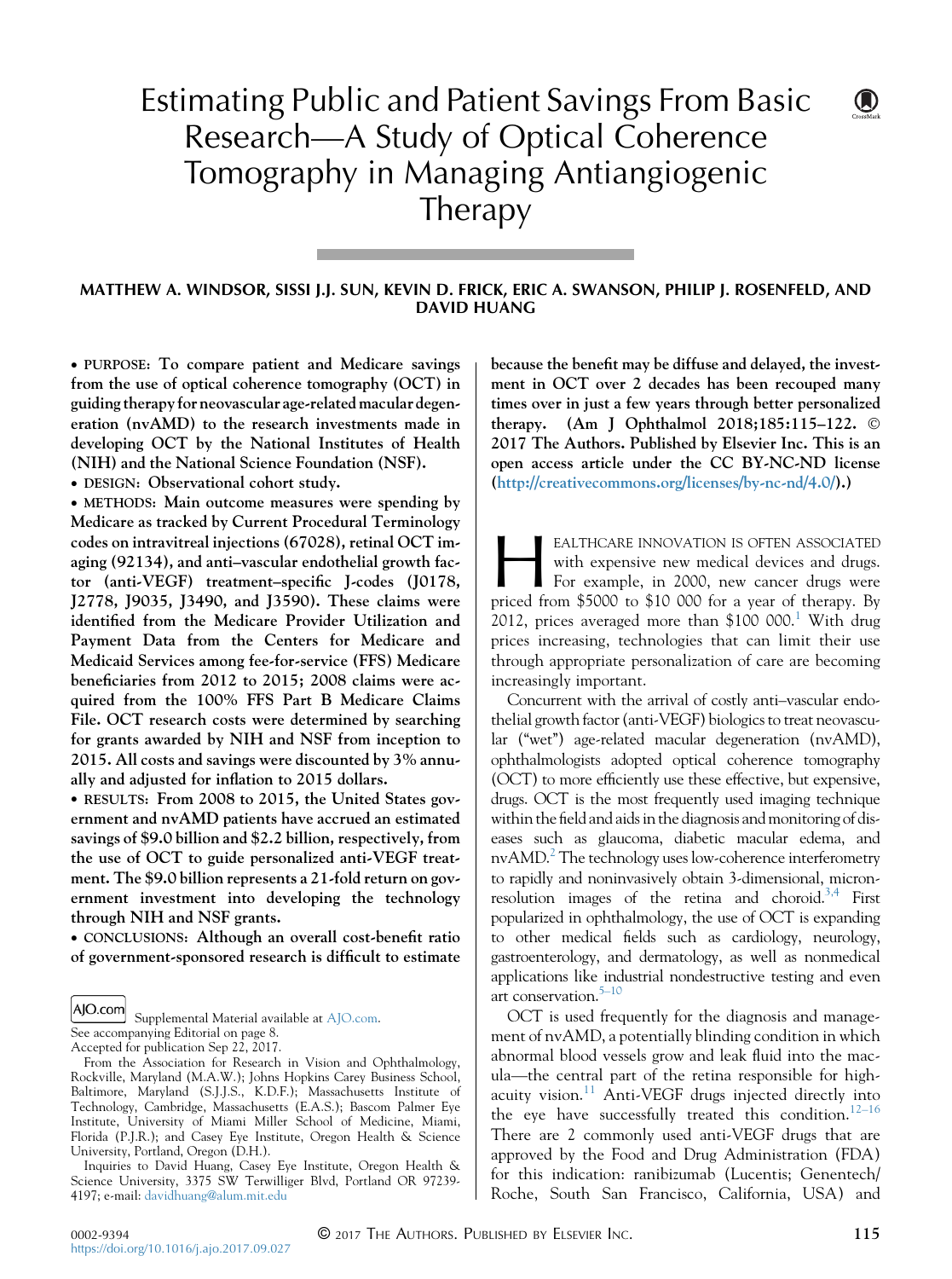aflibercept (Eylea; Regeneron, Tarrytown, New York, USA). Both of these protein drugs are effective, but they are very expensive at approximately \$2000 per dose. A third anti-VEGF drug, bevacizumab (Avastin; Genentech/Roche, South San Francisco, California, USA), is more economical at  $\sim$ \$70 per dose, but bevacizumab is not FDA approved for this purpose despite being the most frequently used drug for nvAMD.[17,18](#page-6-0) With FDAapproved monthly injections for ranibizumab and bimonthly injections for aflibercept, the cost for treatment per year, per patient, is \$24 000 and \$12 000, respectively. Owing to the high cost of these 2 drugs and the increasing incidence of nvAMD as the population ages, ranibizumab and aflibercept accounted for more than 16% of Medicare Part B (drug) spending in 2013, at roughly \$2.4 billion.<sup>[19](#page-6-0)</sup>

Before OCT was part of routine clinical practice, physicians were limited to following a fixed, FDA-approved treatment schedule for anti-VEGF drugs to treat nvAMD. For example, the first, now rarely used, anti-VEGF drug to treat nvAMD, known as pegaptanib (Macugen; OSI Pharmaceuticals, Melville, New York), required 1 injection every 6 weeks. Now, OCT has enabled ophthalmologists to personalize anti-VEGF therapy. A patient's anti-VEGF schedule can be individually tailored based on the presence or absence of excess macular fluid, which can be detected with OCT imaging.

Personalized therapy is typically separated into 2 phases. The induction phase of treatment requires monthly injections until the excess macular fluid is resorbed and usually lasts 2– 3 months. Then, in the much lengthier maintenance phase, the injection frequency can be reduced as long as OCT imaging shows that macular fluid has not reaccumulated. Two common OCT-guided treatment regimens are known as pro re nata (PRN), or "as needed," and "treat and extend"  $(TAE).^{20-22}$ Although there is still some controversy over whether TAE and PRN regimens are as effective as monthly dosing, most studies have shown noninferiority for these maintenance protocols.<sup>[23–26](#page-6-0)</sup> In the PRN regimen, a patient returns to the clinic once a month for OCT evaluation. If the OCT image indicates the absence of macular fluid, then the patient does not receive an injection; if fluid is present, then an injection is given. In the TAE regimen, when OCT imaging demonstrates resolution of macular fluid, an injection is still given and the visit interval is extended (eg, 2 weeks). For example, if the patient returns after 4 weeks and the fluid has resorbed, then an injection is given and the next appointment is scheduled for 6 weeks. At the 6-week visit, if no fluid is detected by OCT imaging, then an injection is given and the interval is extended to 8 weeks. If at any time OCT imaging identifies the recurrence of macular fluid, then an injection is given and the next appointment interval is decreased (eg, from 8 weeks to 6 weeks). The treatment interval continues to be decreased until the macula is fluid-free once again. TAE and PRN regimens were identified as the preferred practice pattern by 91% of surveyed retina specialists in  $2015<sup>27</sup>$  $2015<sup>27</sup>$  $2015<sup>27</sup>$ 

By reducing the number of expensive anti-VEGF injections an nvAMD patient receives, these

personalized-treatment protocols cut costs in the healthcare system and reduce the treatment burden on patients and clinicians.<sup>[28](#page-6-0)</sup> Without the high-resolution, noninvasive macular imaging by OCT, these personalized regimens would be significantly more difficult to accomplish because physicians would have to treat according to the fixeddosing regimen used in the pivotal trials or possibly rely on more invasive and expensive angiography to direct therapy. Here, we examine the cost savings enjoyed by patients and Medicare in treating nvAMD with OCT-enabled personalized-treatment protocols compared with a fixedtreatment schedule. We estimate the return on investment from this single application of the technology relative to the government funding of research in this area and reimbursement for use.

## **METHODS**

 DEFINITIONS: Definitions used in our cost analysis are as follows:

- (1) Fixed-regimen spending: Defined as total Medicare spending on anti-VEGF drugs and their delivery (ie, intravitreal injection) for the treatment of nvAMD in the absence of OCT. Assumes physicians would need to inject patients at the fixed monthly (ranibizumab) or bimonthly (aflibercept) schedule on the FDA label; bevacizumab is assumed to be delivered on a monthly schedule.
- (2) Personalized-regimen spending: The estimated Medicare drug and delivery spending on OCT-guided anti-VEGF treatment for nvAMD, assuming that physicians use PRN and TAE regimens according to practice pattern surveys, and assuming that PRN and TAE regimens requires fewer injections according to our meta-analysis of major published studies.
- (3) Actual Medicare spending: The actual Medicare drug and delivery spending on anti-VEGF therapy for nvAMD by Medicare. This is expected to be lower than the above hypothetical calculations (see Discussion).
- (4) OCT-related government investment: Limited to the cost of reimbursing clinicians for each OCT image on nvAMD patients, and funding for the development of OCT technology and its clinical applications by the National Institutes of Health (NIH) and National Science Foundation (NSF).
- (5) Neovascular AMD patient savings: Savings nvAMD patients experience from the use of OCT in managing their disease, stemming from the 20% copay for each anti-VEGF injection and OCT image under Medicare Part B. For simplicity, assumes the absence of supplementary Medigap insurance.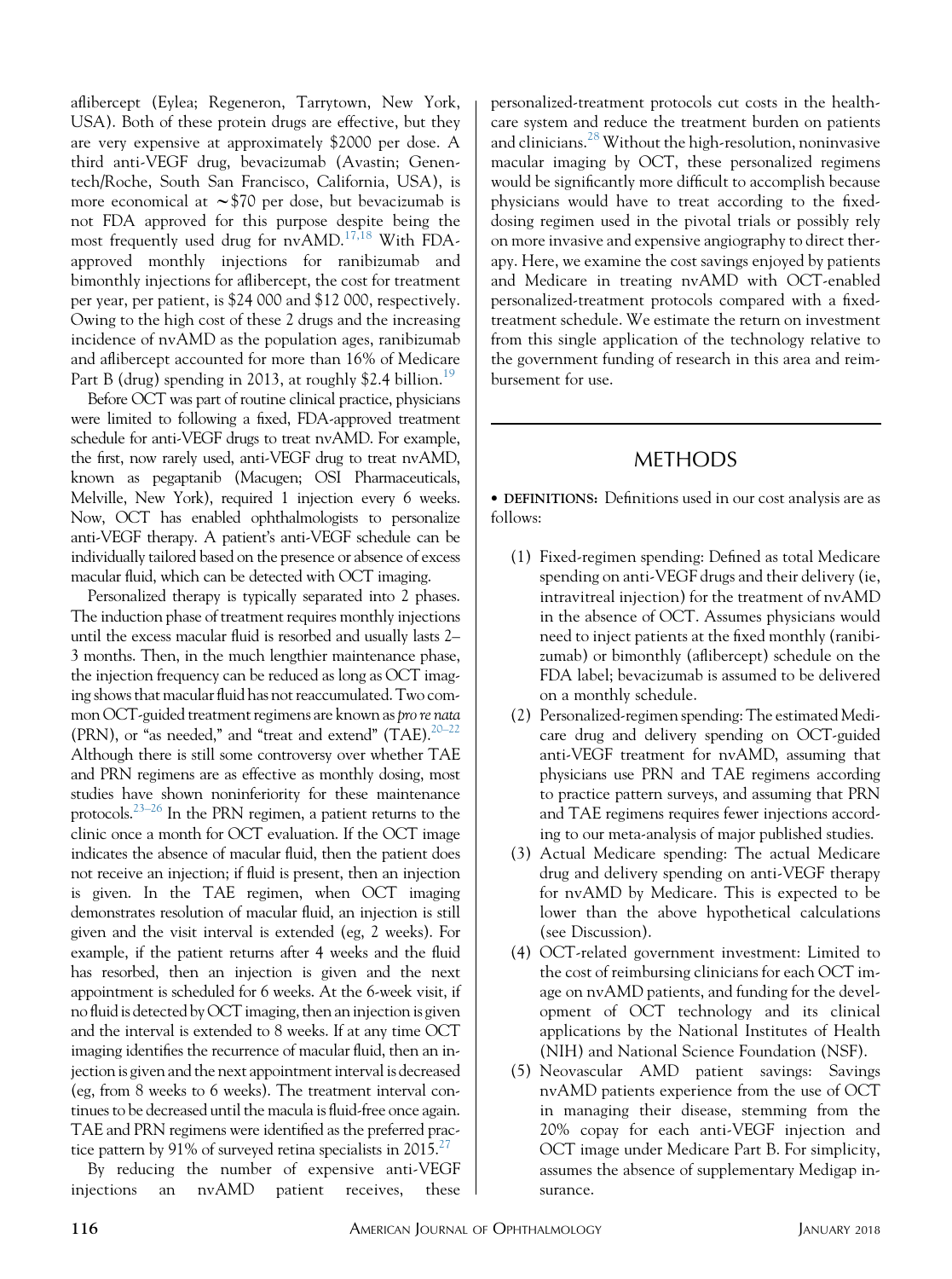STUDY DESIGN: We used the free-to-access Medicare Provider Utilization and Payment Data 2012–2015: Physician and Other Supplier Public Use Files (Physician and Other Supplier PUF), and previously published data from the 2008 100% fee-for-service (FFS) Part B Medicare Claims File, both from the Center for Medicare and Medicaid Services (CMS), as our primary sources of Medicare data.[29,30](#page-6-0) Similar databases from 2009 to 2011 were not used in this analysis because they are not publicly available. The files contained information on all Medicare Part B claims provided to FFS Medicare beneficiaries, representing  $\sim$  70% of the Medicare beneficiary population. Medicare Advantage beneficiaries are not included in these datasets.<sup>[31](#page-6-0)</sup>

All anti-VEGF drug claims were identified by treatmentspecific J-code: J9035, J3490, and J3590 for bevacizumab; J2778 for ranibizumab; J0178 for aflibercept. Though J3490 and J3590 are unclassified drug and biologic J-codes, respectively, previous work has shown that these codes are overwhelmingly paired with International Classification of Diseases (ICD-9) code 362.52—exudative senile macular degeneration.[18,29](#page-6-0) Because all bevacizumab codes are used in reimbursement for other indications (eg, cancer), codes for 2012 through 2015 were limited by provider type (ie, ophthalmology). Codes J3490 and J3590 were further limited to providers with an average Medicareallowed payment amount of less than 2 times the Medicare reimbursement rate—equal to the Average Sales Price  $(ASP) + 6\%.$ <sup>17,32</sup> The total number of patients receiving each drug in 2012–2015 was found by summing each provider's count of unique beneficiaries paired with an anti-VEGF J-code. The number of patients using ranibizumab and bevacizumab in 2008 was found in the literature and assumed to increase linearly to 2012 (Table S1; Supplemental Material available at  $A$ JO.com).<sup>[29](#page-6-0)</sup>

Spending on intravitreal injection (delivery) of anti-VEGF drugs was identified by Current Procedural Terminology (CPT) code 67028. Previous work has shown that CPT code 67028 is overwhelmingly paired with ICD-9 code 362.52—exudative senile macular degeneration.<sup>[18](#page-6-0)</sup>

We obtained consumer price index data to adjust government research expenditures and medical care consumer price index data to adjust Medicare spending for inflation to 2015 dollars.<sup>[33](#page-6-0)</sup> Starting from the earliest investment in OCT (1995), we discounted all future expenditures and savings by 3% annually to account for the time value of money.<sup>[34](#page-6-0)</sup>

 FIXED-REGIMEN SPENDING: Fixed-regimen Medicare spending on anti-VEGF drugs and their delivery were calculated using the number of nvAMD patients on each drug in a given year, the Medicare reimbursement rate for each drug  $(ASP + 6\%)$  and injection, and the FDA-approved number of injections per year (12 for bevacizumab and ranibizumab, 6 for aflibercept). Owing to sequestration, Medicare reimbursement was  $ASP + 4%$ 

in 2013.[17,32,35](#page-6-0) Total fixed-regimen spending on each anti-VEGF drug and its delivery was found by summing all years.

 PERSONALIZED-REGIMEN SPENDING: We performed a meta-analysis of the literature to determine the number of injections per year an average nvAMD patient would receive on the PRN or TAE treatment protocols during the maintenance phase of his or her therapy. The maintenance phase is defined as the period after the induction phase, when newly diagnosed patients receive a series of 1–3 monthly anti-VEGF injections to bring the disease under control. The meta-analysis was performed by a PubMed search using the terms "(("PRN" or "treat and extend" or "inject and extend" or "as needed") AND (ranibizumab or aflibercept or bevacizumab) AND AMD).'' Articles that had patients undergoing intravitreal injections of 0.5 mg ranibizumab, 1.25 mg bevacizumab, or 2.0 mg aflibercept using TAE or PRN regimens for treatment of nvAMD were included. All evaluated papers were in English and had their references to related articles examined. Manuscripts with non-treatment-naïve patients, or with patients suffering nvAMD secondary to another condition or receiving anti-VEGF treatment in conjunction with another procedure, were excluded. Of the initial 121 papers that met our search criteria, 38 were included in the metaanalysis (''Supplemental Material 1: List of references used in meta-analysis'' and Table S3; Supplemental Material available at [AJO.com\)](http://AJO.com).

We estimated the percentage of Medicare patients treated with TAE or PRN protocols by using survey data from retinal specialists (Table S4; Supplemental Material available at  $\widehat{A}$ JO.com).<sup>27,36,37</sup> We calculated the protocol-independent number of injections a Medicare beneficiary received of a drug in a given year using the meta-analysis and survey data (''Supplemental Material 2: Calculation of protocolindependent number of anti-VEGF injections per drug, per year''; Supplemental Material available at [AJO.com\)](http://AJO.com). The protocol-independent number of injections was then applied to determine the personalized-regimen Medicare spending on anti-VEGF drugs and their delivery by multiplying by the fixed-regimen drug and delivery spending total, and dividing by the percentage of patients treated under PRN or TAE protocols.

 ACTUAL MEDICARE SPENDING: Actual Medicare spending for ranibizumab (J2778), aflibercept (J0178), and intravitreal injection of anti-VEGF drugs (67028) was found using the Medicare Part B National Summary Data File.<sup>[38](#page-6-0)</sup> Medicare spending on bevacizumab provided in this dataset could not be used because the codes are not limited to the treatment of nvAMD. Instead, the Physician and Other Supplier PUF dataset was used to find the actual Medicare spending for ophthalmic use of bevacizumab from 2012 through 2015 by multiplying a provider's line service count by the average Medicare-allowed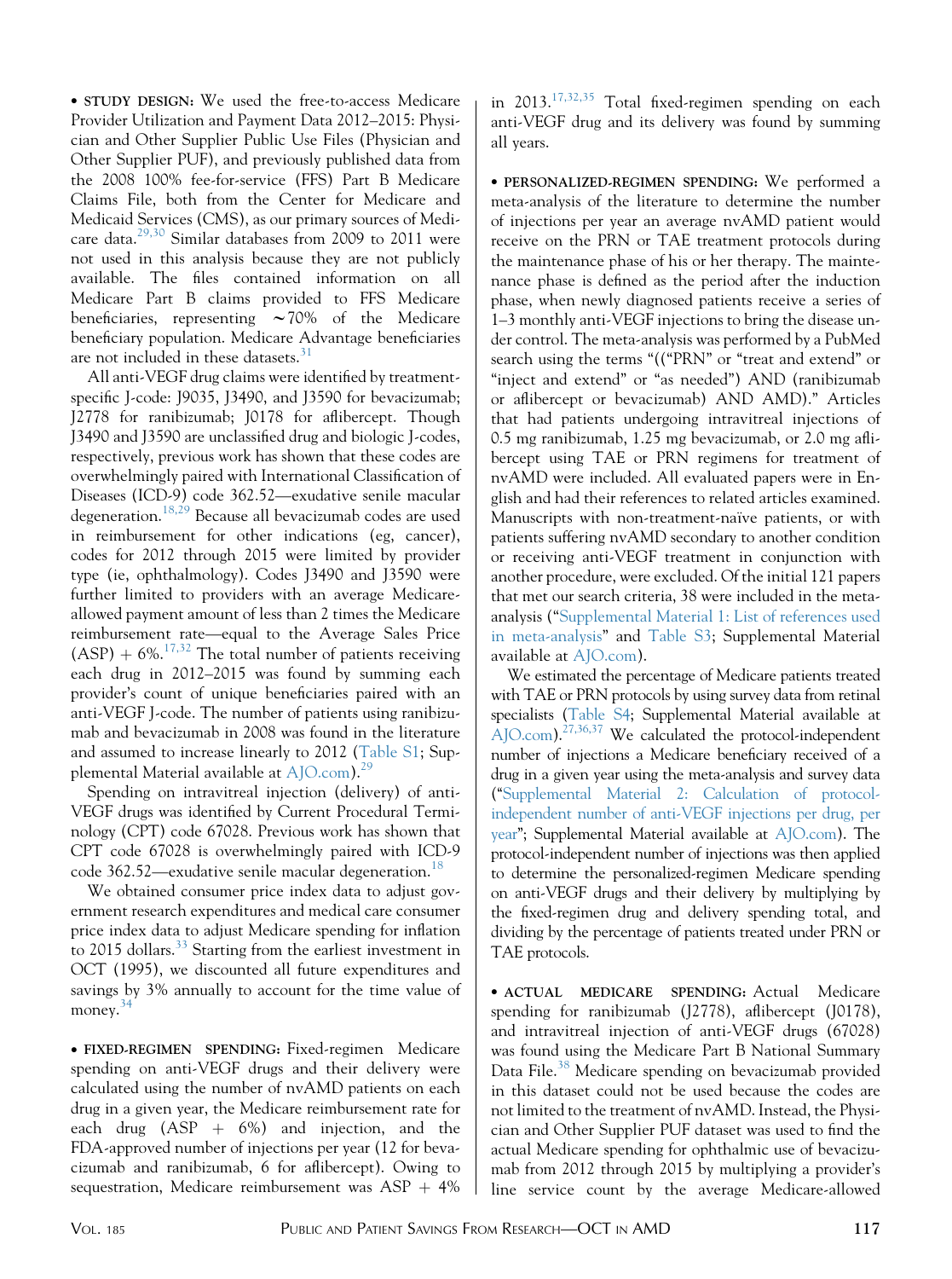

FIGURE 1. Hypothetical vs actual drug and delivery expenditures on anti–vascular endothelial growth factor therapy for neovascular age-related macular degeneration, 2008–2015. Fixed-regimen spending is shown in black, personalizedregimen spending is depicted with a cross-hatch pattern, and actual spending is shown in a striped pattern. Aflibercept spending is limited to 2013–2015.

payment and summing. Actual Medicare spending on ophthalmic use of bevacizumab in 2008 across all J-codes was previously published and assumed to increase linearly to 2012 (Table S2; Supplemental Material available at [AJO.com\)](http://AJO.com).[29](#page-6-0) Injection costs were distributed based on the percentage of patients using each anti-VEGF drug.

 OPTICAL COHERENCE TOMOGRAPHY–RELATED GOV-ERNMENT INVESTMENT: Research spending by NIH and NSF on OCT was determined via an NIH RePORTER and NSF Award search using the term ''optical coherence tomography'' in the title and abstract of every grant from inception to 2015.[39,40](#page-7-0) Spending on OCT imaging reimbursement was determined by calculating the number of patients under PRN and assuming they would receive imaging with OCT once a month. Patients under TAE were assumed to receive imaging every time they received an injection. The total number of images was then multiplied by the allowed charge for OCT, which was found using the Healthcare Common Procedure Coding System (HCPCS) code 92135 for 2008–2010 and 92134 for 2011–2015.<sup>[35](#page-6-0)</sup>

 NEOVASCULAR AGE-RELATED MACULAR DEGENERA-TION PATIENT SAVINGS: Copay by nvAMD patients for their anti-VEGF therapy on a fixed-injection schedule was calculated for each drug using the FDA-approved num-ber of injections per year.<sup>[41](#page-7-0)</sup> Copay by nvAMD patients on a personalized-injection schedule was determined for each drug using the average number of injections and OCT images a patient received. The average number of injections was found by averaging the protocol-independent number of injections across all years (see personalized-regimen spending section). The average number of OCT images was determined by assuming patients under a PRN protocol received 1 scan per month, whereas patients under a TAE protocol received 1 scan per injection. Patient savings was found by subtracting the cost of treatment on a personalized-injection schedule from the cost on a fixedinjection schedule.

### RESULTS

 HYPOTHETICAL VERSUS ACTUAL MEDICARE SPENDING: Our analysis is based on FFS Medicare claims, which represents  $\sim$  70% of the Medicare beneficiary population ( $\sim$ 37.4 million people in 2015), from 2008 and 2012–2015.<sup>[29–31](#page-6-0)</sup> Where necessary, we assumed linear increases in patient totals and anti-VEGF drug spending from 2008 to 2012 (see Methodology). Figure 1 consists of data for ranibizumab and bevacizumab from 2008 to 2015 and for aflibercept from 2013 to 2015. Fixedregimen spending over these time frames for ranibizumab, bevacizumab, and aflibercept was calculated to be \$17.8 billion, \$3.2 billion, and \$3.4 billion, respectively.

Based on our meta-analysis of the literature and practice pattern survey data of retinal specialists (Tables S3 and S4 in the Supplemental Materials), we calculated personalized-regimen spending by Medicare to be \$9.3 billion, \$2.0 billion, and \$2.8 billion for ranibizumab, beva-cizumab, and aflibercept, respectively.<sup>[27,36,37](#page-6-0)</sup> Compared to the fixed-regimen spending totals, OCT-guided personalized-treatment regimens enabled Medicare to save \$10.3 billion on anti-VEGF therapy costs for nvAMD from 2008 to 2015. Fewer injections of ranibizumab are responsible for 83% of the calculated savings.

Actual Medicare spending was \$6.5 billion for ranibizumab, \$1.1 billion for bevacizumab, and \$2.4 billion for aflibercept, for a total of \$10.0 billion. This is \$4.1 billion (29%) less than our calculated personalized-regimen spending total (Figure 1).

 GOVERNMENT INVESTMENT VERSUS SAVINGS: [Figure 2](#page-4-0) highlights 3 government budget categories related to OCT and its use in anti-VEGF therapy for nvAMD: Medicare savings from fewer drug injections (\$10.3 billion, Figure 1); reimbursement on OCT imaging used to monitor nvAMD; and the investment made by NIH and NSF to develop OCT from an academic laboratory curiosity to an effective clinical tool. Using the meta-analysis and survey data, we calculated that the cost of using OCT imaging to guide anti-VEGF treatment decisions from 2008 to 2015 was \$0.8 billion. NIH and NSF spent  $\sim$  \$0.4 billion on basic and clinical research toward the development of OCT from 1995 to 2015.<sup>[39,40](#page-7-0)</sup> After summing these 3 budget categories, the United States government has saved \$9.0 billion, a return on its investment in OCT research of  $\sim$  2100%.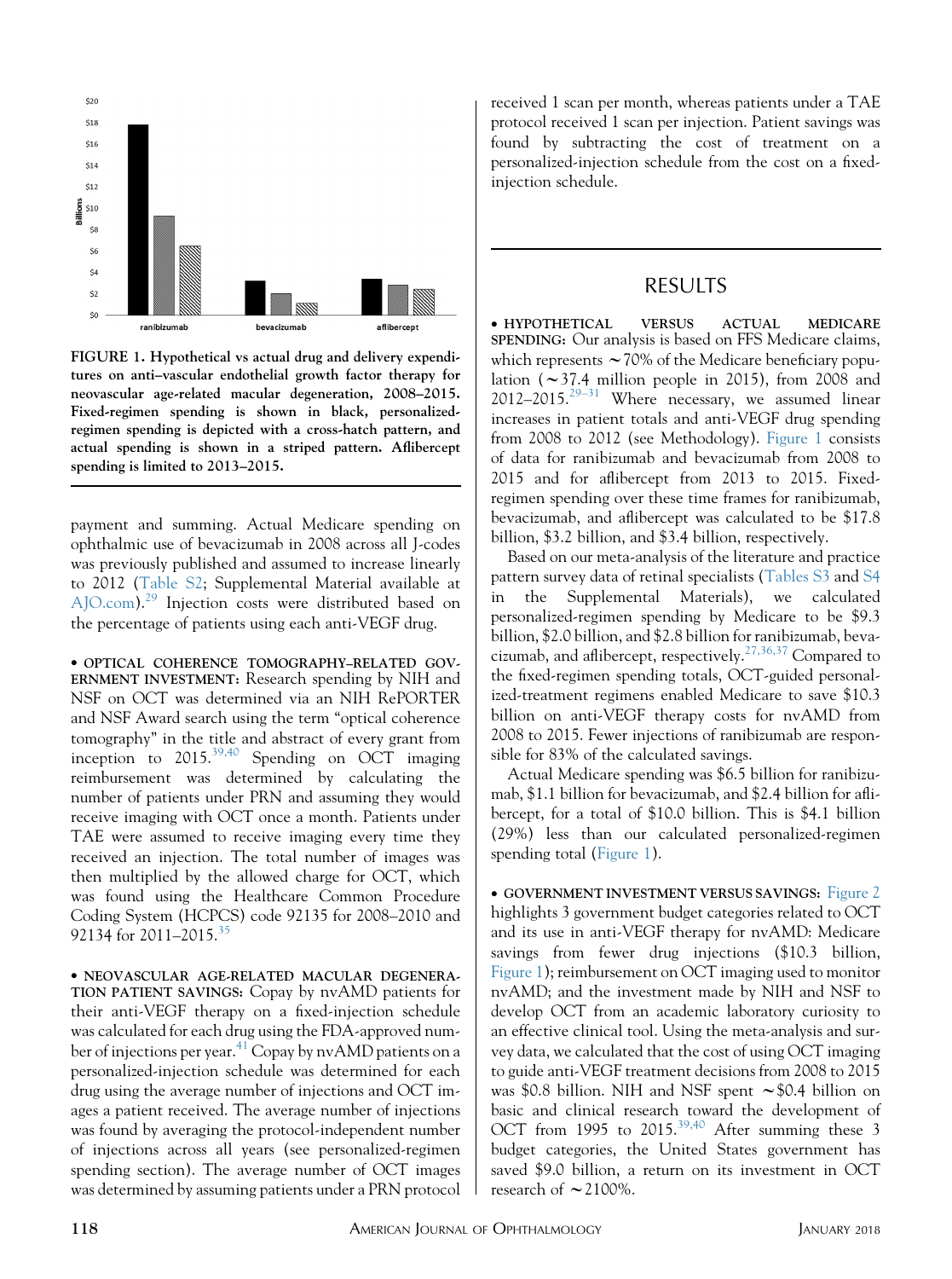<span id="page-4-0"></span>

FIGURE 2. Government investment in optical coherence tomography (OCT) vs savings from OCT-guided anti–vascular endothelial growth factor therapy for neovascular age-related macular degeneration. Medicare savings is from 2008 to 2015 owing to reduced drug and delivery costs. Medicare spending on reimbursing clinicians for OCT imaging is from 2008 to 2015, while research spending on OCT by the National Institutes of Health and National Science Foundation is from 1995 to 2015.

 PATIENT SAVINGS: Anti-VEGF drugs, their injection, and OCT imaging are covered under Medicare Part B, which requires beneficiaries to copay 20% of the Medicare-approved amount in the absence of supplementary Medigap insurance. $41,42$  On a fixed-injection schedule, patients on ranibizumab, bevacizumab, and aflibercept would have an average copay of \$3693, \$342, and \$1568, respectively, per year for their anti-VEGF therapy from 2008 to 2015 [\(Table](#page-5-0)). On an OCT-guided, personalized-injection schedule, annual patient copay spending on treatment was reduced by \$1918 for ranibizumab, \$94 for bevacizumab, and \$306 for aflibercept. Taken together, OCT has enabled nvAMD patients to save over \$2.2 billion by avoiding 17.7 million anti-VEGF injections from 2008 to 2015.

### DISCUSSION

OUR ANALYSIS SHOWS THAT INNOVATIVE TECHNOLOGY can significantly reduce healthcare costs and improve patient care. OCT-enabled personalized-treatment protocols allow clinicians to manage their patients' nvAMD using significantly fewer injections of anti-VEGF agents than approved by the FDA, which saves patients and taxpayers billions of dollars. In addition, patient burden is reduced through fewer trips to the clinic and needles into the eye, while physicians benefit from having timely information on treatment efficacy with which to advise the patient and then personalize management decisions.

The worldwide impact of OCT on human health and healthcare delivery would have been much slower to evolve, if at all, without long-term government research funding. Although the first paper to use the term ''optical coherence tomography'' was published in 1991, widespread adoption of the technology in the clinic occurred only after an additional decade of government-supported develop-ment.<sup>[4](#page-5-0)</sup> Our calculations show that this investment over decades has been repaid 21-fold by savings to Medicare from fewer injections of anti-VEGF drugs over just 8 years. Meanwhile, OCT manufacturing has grown to be a sizable industry in its own right, supporting thousands of privatesector jobs through an instrument market with a revenue of  $\sim$  \$750 million a year.<sup>[2,43](#page-5-0)</sup>

Our analysis has several limitations that could lead to overor underestimation of the cost savings from OCT-guided anti-VEGF treatment regimens. Our calculations assumed full compliance with either fixed or personalized regimens. Outside of clinical trial settings, studies have suggested that patients may be undertreated.<sup>25</sup> Reasons why patients may miss injections include intolerance of discomfort, inconvenience, disappointment by failure to recover useful vision, other pressing medical issues, and inability to secure transportation or afford the copay. Undertreatment likely contributes to why actual Medicare spending on anti-VEGF medication is lower than our calculated costs. Switching drugs may also lower actual Medicare spending compared to our calculations, which assume patients stick with the same drug throughout the year. Our calculations used practice patterns based on a survey of retina specialists, which may not accurately represent the actual practice pattern on a per-patient basis. Our cost-saving calculations were limited to actual and estimated FFS Medicare claims data from 2008 through 2015; FFS Medicare claims data are not yet available for 2016. Furthermore, we did not have data for the 30% of Medicare beneficiaries using Medicare Advantage or any patient under private insurance. Aflibercept was approved by the FDA in late 2011, but it did not receive its own J-code until 2013. Clinicians using the drug in 2012 likely filed it under the unclassified biologics code J3590, which is also used for bevacizumab. Because it was impossible separate usage of the 2 drugs under the same code, we limited our patient count to medical practices with an average Medicare reimbursement of 2 times the  $ASP + 6\%$  of bevacizumab. Thus, injections of aflibercept in 2012 were not captured in this analysis. For these reasons, the full savings from OCT may be substantially higher. For simplicity, we assumed that all Medicare patients did not have Medigap insurance. As many patients do have supplementary insurance, our patient-savings totals are likely overstated. Finally, we restricted our analysis to OCT usage related to nvAMD only. OCT and anti-VEGF agents are also used in the treatment of retinal vein occlusion and diabetic macular edema, but FDA approvals for these indications were recent.<sup>44,45</sup> There is not vet sufficient information on the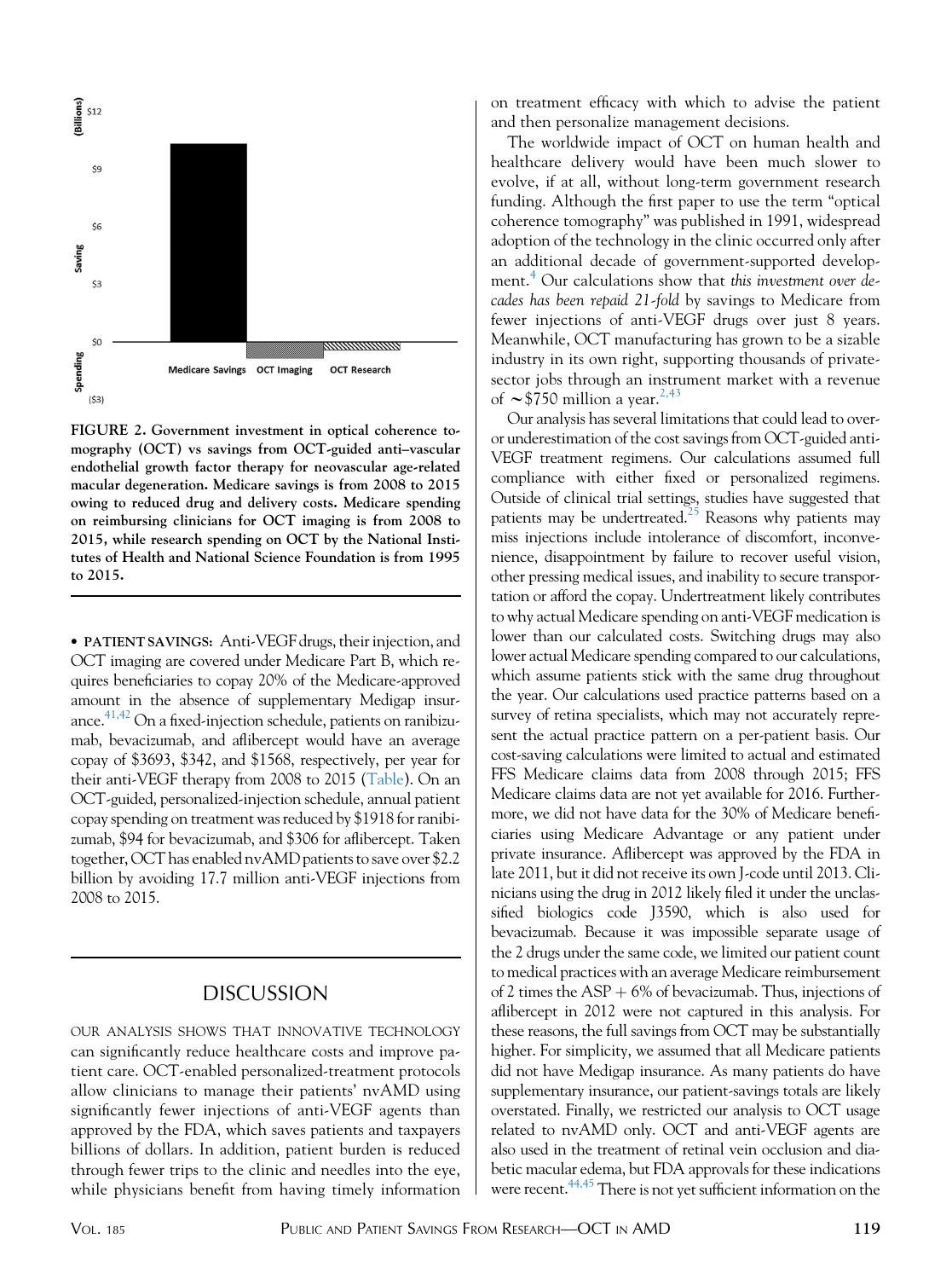<span id="page-5-0"></span>

| <b>TABLE.</b> Medicare Beneficiary Copay Spending for Anti-Vascular Endothelial Growth Factor Therapy on Fixed- or Personalized- |
|----------------------------------------------------------------------------------------------------------------------------------|
| Injection Schedules                                                                                                              |

|                                                                            | Drug            |               |               |
|----------------------------------------------------------------------------|-----------------|---------------|---------------|
|                                                                            | Ranibizumab     | Bevacizumab   | Aflibercept   |
| Number of patients                                                         | 995 396         | 2 020 091     | 446 915       |
| Average number of annual injections on personalized-<br>injection schedule | 5.6             | 6.7           | 4.7           |
| Drug copay cost                                                            | \$288           | \$9           | \$242         |
| OCT imaging copay cost                                                     | \$6             | \$6           | \$6           |
| Injection copay cost                                                       | \$20            | \$20          | \$20          |
| Fixed-injection schedule annual patient copay                              | \$3693          | \$342         | \$1568        |
| Personalized-injection schedule annual patient copay                       | \$1776          | \$247         | \$1262        |
| Annual patient savings                                                     | \$1918          | \$94          | \$306         |
| Total cohort savings                                                       | \$1 908 804 551 | \$190 892 790 | \$136 910 501 |
| Total injections avoided                                                   | 6 370 534       | 10 706 482    | 580 990       |

evolving practice patterns for us to calculate the cost savings associated with the use of OCT in making treatment decisions for these conditions. In addition to anti-VEGF therapy, OCT is used to guide treatment in a wide range of retinal and optic nerve diseases with potential for cost savings by avoiding unnecessary surgery or drugs. OCT is also used outside the eye, such as in the monitoring and placement of coronary stents. $8$ Although evaluation of these examples and others is beyond the scope of this analysis, their exclusion suggests our calculations represent a lower boundary on the savings (and intangible benefits) attributable to OCT.

Contrary to many of today's headlines that highlight the cost of high-tech medicine, there exist examples of innovation—like OCT—that make healthcare more affordable. Funded by modest investments in research by taxpayers over 20 years, such innovation has paid for itself and continues to yield billions of dollars in healthcare savings for patients and insurers. We hope that highlighting the impact of OCT on patient health and public spending encourages further government investment in biomedical research—even in these budget-constrained times.

FUNDING/SUPPORT: DAVID HUANG WAS SUPPORTED BY AN UNRESTRICTED GRANT FROM RESEARCH TO PREVENT BLINDNESS (New York, NY), National Institutes of Health (Bethesda, MD) P30 EY010572, and the Champalimaud Foundation (Lisbon, Portugal). Financial Disclosures: Kevin D. Frick is a consultant for Glaukos. Eric A. Swanson receives patent royalties from MIT-owned OCT patents, which are licensed to several companies, and is on the board of directors and has financial interest in NinePoint Medical Incorporated. Philip J. Rosenfeld is a consultant for Achillion Pharmaceuticals, Acucela, Boehringer-Ingelheim, Carl Zeiss Meditec, Cell Cure Neurosciences, Chengdu Kanghong Biotech, Ocunexus Therapeutics, Genentech, Healios K.K., Hemera Biosciences, F. Hoffmann-La Roche Ltd, MacRegen Inc, Astellas Institute for Regenerative Medicine (AIRM), Regeneron, Tyrogenex, Ocudyne, and Unity Biotechnology. He receives research support from Acucela, Apellis, Carl Zeiss Meditec, Genentech, GlaxoSmithKline, Astellas Institute for Regenerative Medicine (AIRM), and Tyrogenex; and has equity interest in Apellis, Digisight, and Ocudyne. David Huang has a significant financial interest in Optovue, a company that may have a commercial interest in the results of this research and technology. Financial interests include patent royalty, stock ownership, research grant, and material support. The following authors have no financial disclosures: Matthew A. Windsor and Sissi J. J. Sun. All authors attest that they meet the current ICMJE criteria for authorship.

## REFERENCES

- 1. [Kantarjian H, Rajkumar S. Why are cancer drugs so expen](http://refhub.elsevier.com/S0002-9394(17)30419-1/sref1)[sive in the United States, and what are the solutions?](http://refhub.elsevier.com/S0002-9394(17)30419-1/sref1) Mayo Clin Proc [2015;90\(4\):500–504.](http://refhub.elsevier.com/S0002-9394(17)30419-1/sref1)
- 2. Swanson E. Estimates of ophthalmic OCT market size and the dramatic reduction in reimbursement payments. [OCTnews.](http://OCTnews.org) [org](http://OCTnews.org). 2012. Available at [http://www.octnews.org/articles/](http://www.octnews.org/articles/4176266/estimates-of-ophthalmic-oct-market-size-and-the-dr/) [4176266/estimates-of-ophthalmic-oct-market-size-and-the](http://www.octnews.org/articles/4176266/estimates-of-ophthalmic-oct-market-size-and-the-dr/)[dr/](http://www.octnews.org/articles/4176266/estimates-of-ophthalmic-oct-market-size-and-the-dr/). Accessed March 1, 2016.
- 3. [Izatt JA, Choma MA. Theory of optical coherence tomogra](http://refhub.elsevier.com/S0002-9394(17)30419-1/sref3)[phy. In: Drexler W, Fujimoto JG, eds. Optical Coherence To-](http://refhub.elsevier.com/S0002-9394(17)30419-1/sref3)

[mography: Technology and Applications. Heidelberg,](http://refhub.elsevier.com/S0002-9394(17)30419-1/sref3) [Germany: Springer; 2008:47–72](http://refhub.elsevier.com/S0002-9394(17)30419-1/sref3).

- 4. [Huang D, Swanson E, Lin C, et al. Optical coherence tomog](http://refhub.elsevier.com/S0002-9394(17)30419-1/sref4)raphy. Science [1991;254\(5035\):1178–1181.](http://refhub.elsevier.com/S0002-9394(17)30419-1/sref4)
- 5. [Welzel J. Optical coherence tomography in dermatology: a re](http://refhub.elsevier.com/S0002-9394(17)30419-1/sref5)view. [Skin Res Technol](http://refhub.elsevier.com/S0002-9394(17)30419-1/sref5) 2001;7(1):1–9.
- 6. [Calabresi P, Balcer L, Frohman E. Optical Coherence To](http://refhub.elsevier.com/S0002-9394(17)30419-1/sref6)[mography in Neurologic Diseases. Cambridge, Massachusetts:](http://refhub.elsevier.com/S0002-9394(17)30419-1/sref6) [Cambridge University Press; 2015](http://refhub.elsevier.com/S0002-9394(17)30419-1/sref6).
- 7. [Liang H, Cid M, Cucu R, et al. En-face optical coherence to](http://refhub.elsevier.com/S0002-9394(17)30419-1/sref7)[mography - a novel application of non-invasive imaging to art](http://refhub.elsevier.com/S0002-9394(17)30419-1/sref7) conservation. Opt Express [2005;13\(16\):6133.](http://refhub.elsevier.com/S0002-9394(17)30419-1/sref7)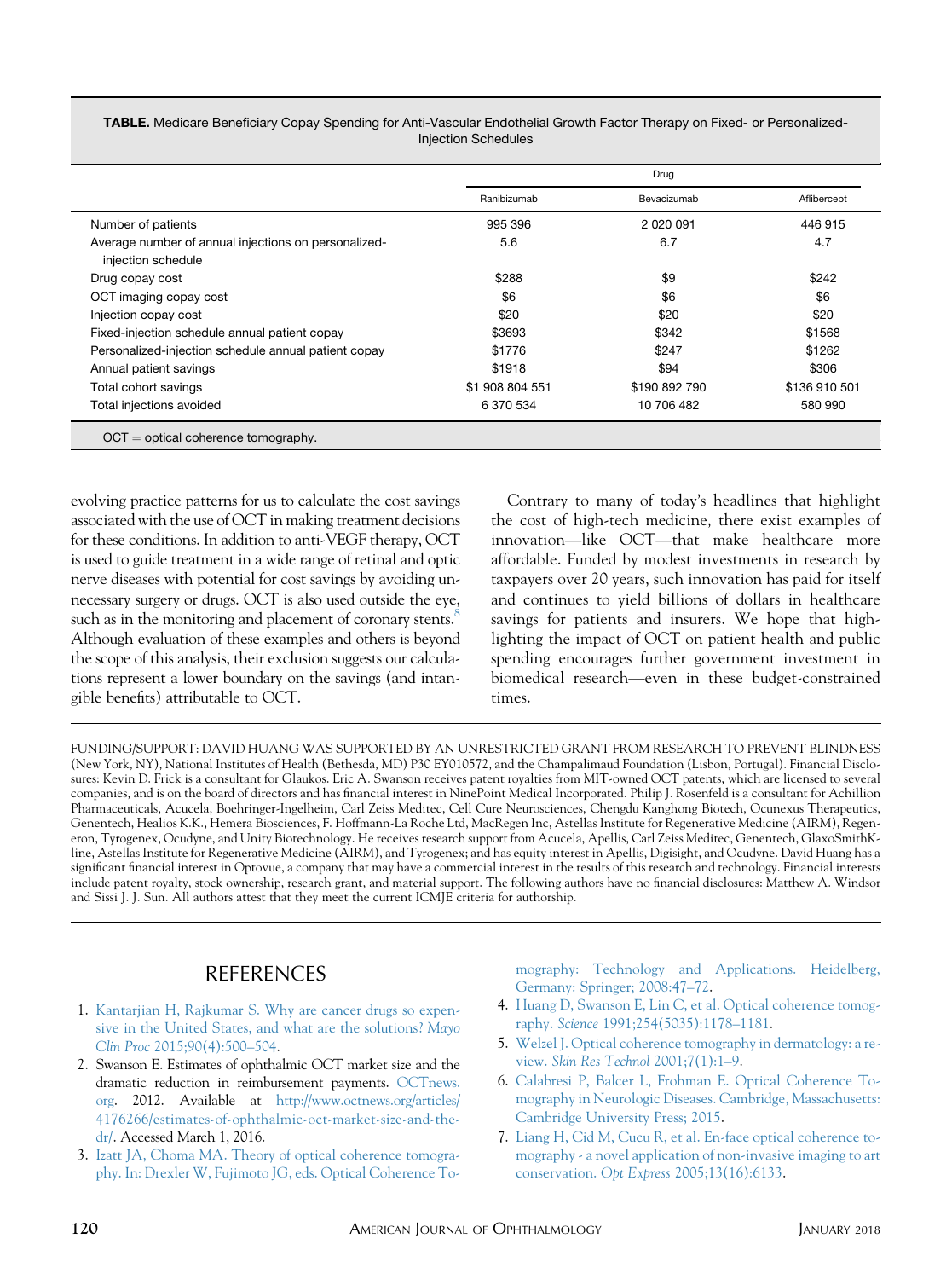- <span id="page-6-0"></span>8. [Bezerra H, Costa M, Guagliumi G, Rollins A, Simon D. Intra](http://refhub.elsevier.com/S0002-9394(17)30419-1/sref8)[coronary optical coherence tomography: a comprehensive re](http://refhub.elsevier.com/S0002-9394(17)30419-1/sref8)view. [JACC Cardiovasc Interv](http://refhub.elsevier.com/S0002-9394(17)30419-1/sref8) 2009;2(11):1035–1046.
- 9. [Tsai T, Fujimoto J, Mashimo H. Endoscopic optical coher](http://refhub.elsevier.com/S0002-9394(17)30419-1/sref9)[ence tomography for clinical gastroenterology.](http://refhub.elsevier.com/S0002-9394(17)30419-1/sref9) Diagnostics [2014;4\(2\):57–93.](http://refhub.elsevier.com/S0002-9394(17)30419-1/sref9)
- 10. [Nemeth A, Hannesschlager G, Leiss-Holzinger E,](http://refhub.elsevier.com/S0002-9394(17)30419-1/sref10) [Wiesauer K, Leitner M. Optical coherence tomography – ap](http://refhub.elsevier.com/S0002-9394(17)30419-1/sref10)[plications in non-destructive testing and evaluation. In:](http://refhub.elsevier.com/S0002-9394(17)30419-1/sref10) [Kawasaki M, ed. Optical Coherence Tomography. London,](http://refhub.elsevier.com/S0002-9394(17)30419-1/sref10) [UK: INTECH Open Access Publisher; 2013:163–185.](http://refhub.elsevier.com/S0002-9394(17)30419-1/sref10)
- 11. [Ambati J, Fowler B. Mechanisms of age-related macular](http://refhub.elsevier.com/S0002-9394(17)30419-1/sref11) degeneration. Neuron [2012;75\(1\):26–39.](http://refhub.elsevier.com/S0002-9394(17)30419-1/sref11)
- 12. [Rosenfeld P, Brown D, Heier J, et al. Ranibizumab for neovas](http://refhub.elsevier.com/S0002-9394(17)30419-1/sref12)[cular age-related macular degeneration.](http://refhub.elsevier.com/S0002-9394(17)30419-1/sref12) N Engl J Med 2006; [355\(14\):1419–1431.](http://refhub.elsevier.com/S0002-9394(17)30419-1/sref12)
- 13. [Brown D, Kaiser P, Michels M, et al. Ranibizumab versus](http://refhub.elsevier.com/S0002-9394(17)30419-1/sref13) [verteporfin for neovascular age-related macular degeneration.](http://refhub.elsevier.com/S0002-9394(17)30419-1/sref13) N Engl J Med [2006;355\(14\):1432–1444.](http://refhub.elsevier.com/S0002-9394(17)30419-1/sref13)
- 14. [Avery R, Pieramici D, Rabena M, Castellarin A, Nasir M,](http://refhub.elsevier.com/S0002-9394(17)30419-1/sref14) [Giust M. Intravitreal bevacizumab \(Avastin\) for neovascular](http://refhub.elsevier.com/S0002-9394(17)30419-1/sref14) [age-related macular degeneration.](http://refhub.elsevier.com/S0002-9394(17)30419-1/sref14) Ophthalmology 2006; [113\(3\):363–372.e5.](http://refhub.elsevier.com/S0002-9394(17)30419-1/sref14)
- 15. [Spaide RF, Laud K, Fine HF, et al. Intravitreal bevacizumab](http://refhub.elsevier.com/S0002-9394(17)30419-1/sref15) [treatment of choroidal neovascularization secondary to age](http://refhub.elsevier.com/S0002-9394(17)30419-1/sref15) [related macular degeneration.](http://refhub.elsevier.com/S0002-9394(17)30419-1/sref15) Retina 2006;26(4):383–390.
- 16. [Heier JS, Brown DM, Chong V, et al. Intravitreal aflibercept](http://refhub.elsevier.com/S0002-9394(17)30419-1/sref16) [\(VEGF Trap-Eye\) in wet age-related macular degeneration.](http://refhub.elsevier.com/S0002-9394(17)30419-1/sref16) Ophthalmology [2012;119\(12\):2537–2548.](http://refhub.elsevier.com/S0002-9394(17)30419-1/sref16)
- 17. Medicare Part B Drug Average Sales Price 2017. Washington, DC: Centers for Medicare & Medicaid Services. Available at. [https://www.cms.gov/Medicare/Medicare-Fee-for-Service-Part-](https://www.cms.gov/Medicare/Medicare-Fee-for-Service-Part-B-Drugs/McrPartBDrugAvgSalesPrice/index.html)[B-Drugs/McrPartBDrugAvgSalesPrice/index.html](https://www.cms.gov/Medicare/Medicare-Fee-for-Service-Part-B-Drugs/McrPartBDrugAvgSalesPrice/index.html). Accessed July 15, 2017.
- 18. [Erie J, Barkmeier A, Hodge D, Mahr M. High variation of](http://refhub.elsevier.com/S0002-9394(17)30419-1/sref18) [intravitreal injection rates and medicare anti–vascular endo](http://refhub.elsevier.com/S0002-9394(17)30419-1/sref18)[thelial growth factor payments per injection in the United](http://refhub.elsevier.com/S0002-9394(17)30419-1/sref18) States. Ophthalmology [2016;123\(6\):1257–1262.](http://refhub.elsevier.com/S0002-9394(17)30419-1/sref18)
- 19. June 2015 Databook: Health care spending and the Medicare Program 2015. Washington, DC: Medicare Payment Advisory Commission. Available at. [http://medpac.gov/documents/reports/](http://medpac.gov/documents/reports/june-2015-report-to-the-congress-medicare-and-the-health-care-delivery-system.pdf?sfvrsn=0) [june-2015-report-to-the-congress-medicare-and-the-health](http://medpac.gov/documents/reports/june-2015-report-to-the-congress-medicare-and-the-health-care-delivery-system.pdf?sfvrsn=0)[care-delivery-system.pdf?sfvrsn](http://medpac.gov/documents/reports/june-2015-report-to-the-congress-medicare-and-the-health-care-delivery-system.pdf?sfvrsn=0)=[0](http://medpac.gov/documents/reports/june-2015-report-to-the-congress-medicare-and-the-health-care-delivery-system.pdf?sfvrsn=0). Accessed October 8, 2015.
- 20. [Fung A, Lalwani G, Rosenfeld P, et al. An optical coher](http://refhub.elsevier.com/S0002-9394(17)30419-1/sref20)[ence tomography-guided, variable dosing regimen with](http://refhub.elsevier.com/S0002-9394(17)30419-1/sref20) [intravitreal ranibizumab \(Lucentis\) for neovascular age](http://refhub.elsevier.com/S0002-9394(17)30419-1/sref20)[related macular degeneration.](http://refhub.elsevier.com/S0002-9394(17)30419-1/sref20) Am J Ophthalmol 2007; [143\(4\):566–583.e2.](http://refhub.elsevier.com/S0002-9394(17)30419-1/sref20)
- 21. [Brown D, Regillo C. Anti-VEGF agents in the treatment of](http://refhub.elsevier.com/S0002-9394(17)30419-1/sref21) [neovascular age-related macular degeneration: applying clin](http://refhub.elsevier.com/S0002-9394(17)30419-1/sref21)[ical trial results to the treatment of everyday patients.](http://refhub.elsevier.com/S0002-9394(17)30419-1/sref21) Am J Ophthalmol [2007;144\(4\):627–637.e2](http://refhub.elsevier.com/S0002-9394(17)30419-1/sref21).
- 22. Berg K, Pedersen T, Sandvik L, Bragadóttir R. Comparison of [ranibizumab and bevacizumab for neovascular age-related](http://refhub.elsevier.com/S0002-9394(17)30419-1/sref22) [macular degeneration according to LUCAS treat-and](http://refhub.elsevier.com/S0002-9394(17)30419-1/sref22)extend protocol. Ophthalmology 2015;122(1):146-152.
- 23. [Wykoff C, Croft D, Brown D, et al. Prospective trial of treat](http://refhub.elsevier.com/S0002-9394(17)30419-1/sref23)[and-extend versus monthly dosing for neovascular age](http://refhub.elsevier.com/S0002-9394(17)30419-1/sref23)[related macular degeneration.](http://refhub.elsevier.com/S0002-9394(17)30419-1/sref23) Ophthalmology 2015;122(12): [2514–2522.](http://refhub.elsevier.com/S0002-9394(17)30419-1/sref23)
- 24. [Ying G, Maguire M, Daniel E, et al. Association of baseline](http://refhub.elsevier.com/S0002-9394(17)30419-1/sref24) [characteristics and early vision response with 2-year vision](http://refhub.elsevier.com/S0002-9394(17)30419-1/sref24) [outcomes in the Comparison of AMD Treatments Trials](http://refhub.elsevier.com/S0002-9394(17)30419-1/sref24) (CATT). Ophthalmology [2015;122\(12\):2523–2531.e1.](http://refhub.elsevier.com/S0002-9394(17)30419-1/sref24)
- 25. [Maguire M, Martin D, Ying G, et al. Five-year outcomes with](http://refhub.elsevier.com/S0002-9394(17)30419-1/sref25) [anti–vascular endothelial growth factor treatment of neovas](http://refhub.elsevier.com/S0002-9394(17)30419-1/sref25)[cular age-related macular degeneration.](http://refhub.elsevier.com/S0002-9394(17)30419-1/sref25) Ophthalmology 2016; [123\(8\):1751–1761](http://refhub.elsevier.com/S0002-9394(17)30419-1/sref25).
- 26. [Ho A, Busbee B, Regillo C, et al. Twenty-four-month efficacy](http://refhub.elsevier.com/S0002-9394(17)30419-1/sref26) [and safety of 0.5 mg or 2.0 mg ranibizumab in patients with](http://refhub.elsevier.com/S0002-9394(17)30419-1/sref26) [subfoveal neovascular age-related macular degeneration.](http://refhub.elsevier.com/S0002-9394(17)30419-1/sref26) Ophthalmology [2014;121\(11\):2181–2192.](http://refhub.elsevier.com/S0002-9394(17)30419-1/sref26)
- 27. [Stone TW, ed. ASRS 2015 Preferences and Trends Member](http://refhub.elsevier.com/S0002-9394(17)30419-1/sref27)[ship Survey. Chicago, IL: American Society of Retina Spe](http://refhub.elsevier.com/S0002-9394(17)30419-1/sref27)[cialists; 2015](http://refhub.elsevier.com/S0002-9394(17)30419-1/sref27).
- 28. [Smiddy W. Economic implications of current age-related](http://refhub.elsevier.com/S0002-9394(17)30419-1/sref28) [macular degeneration treatments.](http://refhub.elsevier.com/S0002-9394(17)30419-1/sref28) Ophthalmology 2009; [116\(3\):481–487](http://refhub.elsevier.com/S0002-9394(17)30419-1/sref28).
- 29. [Brechner R, Rosenfeld P, Babish J, Caplan S. Pharmaco](http://refhub.elsevier.com/S0002-9394(17)30419-1/sref29)[therapy for neovascular age-related macular degeneration:](http://refhub.elsevier.com/S0002-9394(17)30419-1/sref29) [an analysis of the 100% 2008 Medicare Fee-For-Service](http://refhub.elsevier.com/S0002-9394(17)30419-1/sref29) [Part B claims file.](http://refhub.elsevier.com/S0002-9394(17)30419-1/sref29) Am J Ophthalmol 2011;151(5): [887–895.e1.](http://refhub.elsevier.com/S0002-9394(17)30419-1/sref29)
- 30. Medicare Provider Utilization and Payment Data: Physician and Other Supplier 2017. Washington, DC: Centers for Medicare & Medicaid Services. Available at. [https://www.cms.gov/](https://www.cms.gov/Research-Statistics-Data-and-Systems/Statistics-Trends-and-Reports/Medicare-Provider-Charge-Data/Physician-and-Other-Supplier.html) [Research-Statistics-Data-and-Systems/Statistics-Trends-and-](https://www.cms.gov/Research-Statistics-Data-and-Systems/Statistics-Trends-and-Reports/Medicare-Provider-Charge-Data/Physician-and-Other-Supplier.html)[Reports/Medicare-Provider-Charge-Data/Physician-and-](https://www.cms.gov/Research-Statistics-Data-and-Systems/Statistics-Trends-and-Reports/Medicare-Provider-Charge-Data/Physician-and-Other-Supplier.html)[Other-Supplier.html](https://www.cms.gov/Research-Statistics-Data-and-Systems/Statistics-Trends-and-Reports/Medicare-Provider-Charge-Data/Physician-and-Other-Supplier.html). Accessed July 10, 2017.
- 31. Gold M, Jacobson G, Damico A, Neuman T. Medicare Advantage 2015 spotlight: enrollment market update 2017. Menlo Park, CA: The Henry J Kaiser Family Foundation. Available at. [http://](http://www.kff.org/medicare/issue-brief/medicare-advantage-2015-spotlight-enrollment-market-update/) [www.kff.org/medicare/issue-brief/medicare-advantage-](http://www.kff.org/medicare/issue-brief/medicare-advantage-2015-spotlight-enrollment-market-update/)[2015-spotlight-enrollment-market-update/](http://www.kff.org/medicare/issue-brief/medicare-advantage-2015-spotlight-enrollment-market-update/). Accessed July 24, 2017.
- 32. [Centers for Medicare & Medicaid Services. Medicare and](http://refhub.elsevier.com/S0002-9394(17)30419-1/sref32) [Medicaid Programs: Hospital Outpatient Prospective Pay](http://refhub.elsevier.com/S0002-9394(17)30419-1/sref32)[ment and Ambulatory Surgical Center Payment Systems](http://refhub.elsevier.com/S0002-9394(17)30419-1/sref32) [and Quality Reporting Programs; Electronic Reporting Pilot;](http://refhub.elsevier.com/S0002-9394(17)30419-1/sref32) [Inpatient Rehabilitation Facilities Quality Reporting Pro](http://refhub.elsevier.com/S0002-9394(17)30419-1/sref32)[gram; Revision to Quality Improvement Organization Regu](http://refhub.elsevier.com/S0002-9394(17)30419-1/sref32)lations. Fed Regist [2012;77:68210–68565](http://refhub.elsevier.com/S0002-9394(17)30419-1/sref32).
- 33. Consumer Price Index 2017. Washington, DC: U.S. Bureau of Labor Statistics. Available at. [https://www.bls.gov/.](https://www.bls.gov/) Accessed July 20, 2017.
- 34. [Gold MR, Siegel JE, Russell LB, Weinstein MC, eds. Cost-](http://refhub.elsevier.com/S0002-9394(17)30419-1/sref34)[Effectiveness in Health and Medicine. New York: Oxford](http://refhub.elsevier.com/S0002-9394(17)30419-1/sref34) [University Press; 1996.](http://refhub.elsevier.com/S0002-9394(17)30419-1/sref34)
- 35. Medicare Physician Fee Schedule Search 2017. Washington, DC: Centers for Medicare & Medicaid Services. Available at. [https://www.cms.gov/apps/physician-fee-schedule/search/](https://www.cms.gov/apps/physician-fee-schedule/search/search-criteria.aspx) [search-criteria.aspx](https://www.cms.gov/apps/physician-fee-schedule/search/search-criteria.aspx). Accessed July 20, 2017.
- 36. [Mittra RA, Pollack JS, eds. ASRS 2008 Preferences and](http://refhub.elsevier.com/S0002-9394(17)30419-1/sref36) [Trends Membership Survey. Chico, CA: American Society](http://refhub.elsevier.com/S0002-9394(17)30419-1/sref36) [of Retina Specialists; 2008](http://refhub.elsevier.com/S0002-9394(17)30419-1/sref36).
- 37. [Jumper JM, Mittra RA, eds. ASRS 2012 Preferences and](http://refhub.elsevier.com/S0002-9394(17)30419-1/sref37) [Trends Membership Survey. Chicago, IL: American Society](http://refhub.elsevier.com/S0002-9394(17)30419-1/sref37) [of Retina Specialists; 2012](http://refhub.elsevier.com/S0002-9394(17)30419-1/sref37).
- 38. Part B National Summary Data File (Previously known as BESS) 2017. Washington, DC: Centers for Medicare & Medicaid Services.